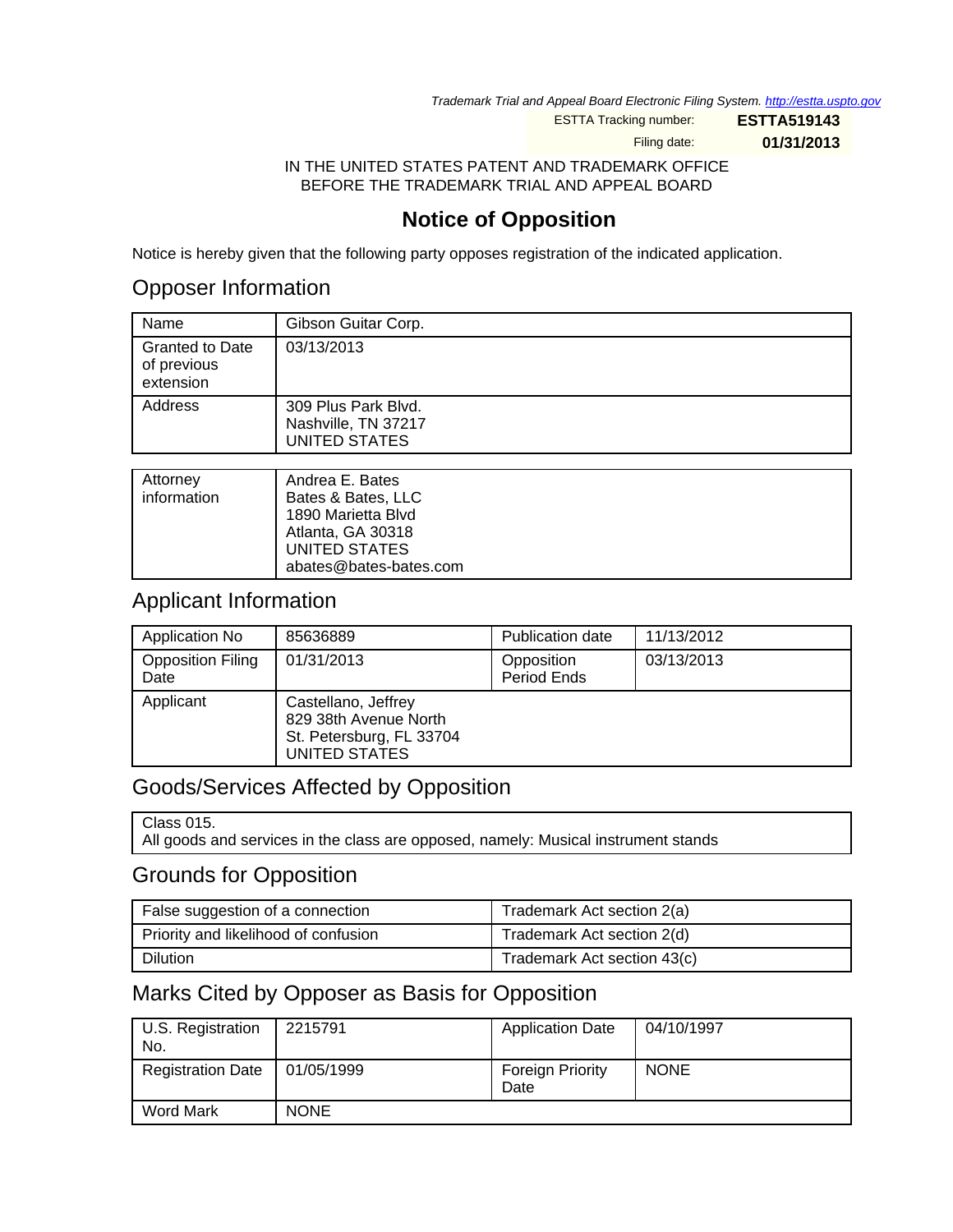| Design Mark            |                                                                                                                        |
|------------------------|------------------------------------------------------------------------------------------------------------------------|
| Description of<br>Mark | The mark comprises a fanciful design of a guitar body.                                                                 |
| Goods/Services         | Class 015. First use: First Use: 1961/12/31 First Use In Commerce: 1961/12/31<br>stringed instruments, namely, guitars |

| U.S. Registration<br>No. | 1020485                                                                                                    | <b>Application Date</b>  | 04/25/1974  |
|--------------------------|------------------------------------------------------------------------------------------------------------|--------------------------|-------------|
| <b>Registration Date</b> | 09/16/1975                                                                                                 | Foreign Priority<br>Date | <b>NONE</b> |
| <b>Word Mark</b>         | <b>NONE</b>                                                                                                |                          |             |
| Design Mark              |                                                                                                            |                          |             |
| Description of<br>Mark   | THE MARK REPRESENTS A DESIGN FOR A PEG HEAD PROFILE.                                                       |                          |             |
| Goods/Services           | Class 015. First use: First Use: 1922/00/00 First Use In Commerce: 1922/00/00<br><b>STRING INSTRUMENTS</b> |                          |             |

| Attachments | 75272182#TMSN.gif (1 page) (bytes)         |
|-------------|--------------------------------------------|
|             | 73019795#TMSN.gif (1 page) (bytes)         |
|             | Axe Opposition.pdf (5 pages) (70165 bytes) |

# **Certificate of Service**

The undersigned hereby certifies that a copy of this paper has been served upon all parties, at their address record by First Class Mail on this date.

| Signature | /Andrea E Bates/ |
|-----------|------------------|
| Name      | Andrea E. Bates  |
| Date      | 01/31/2013       |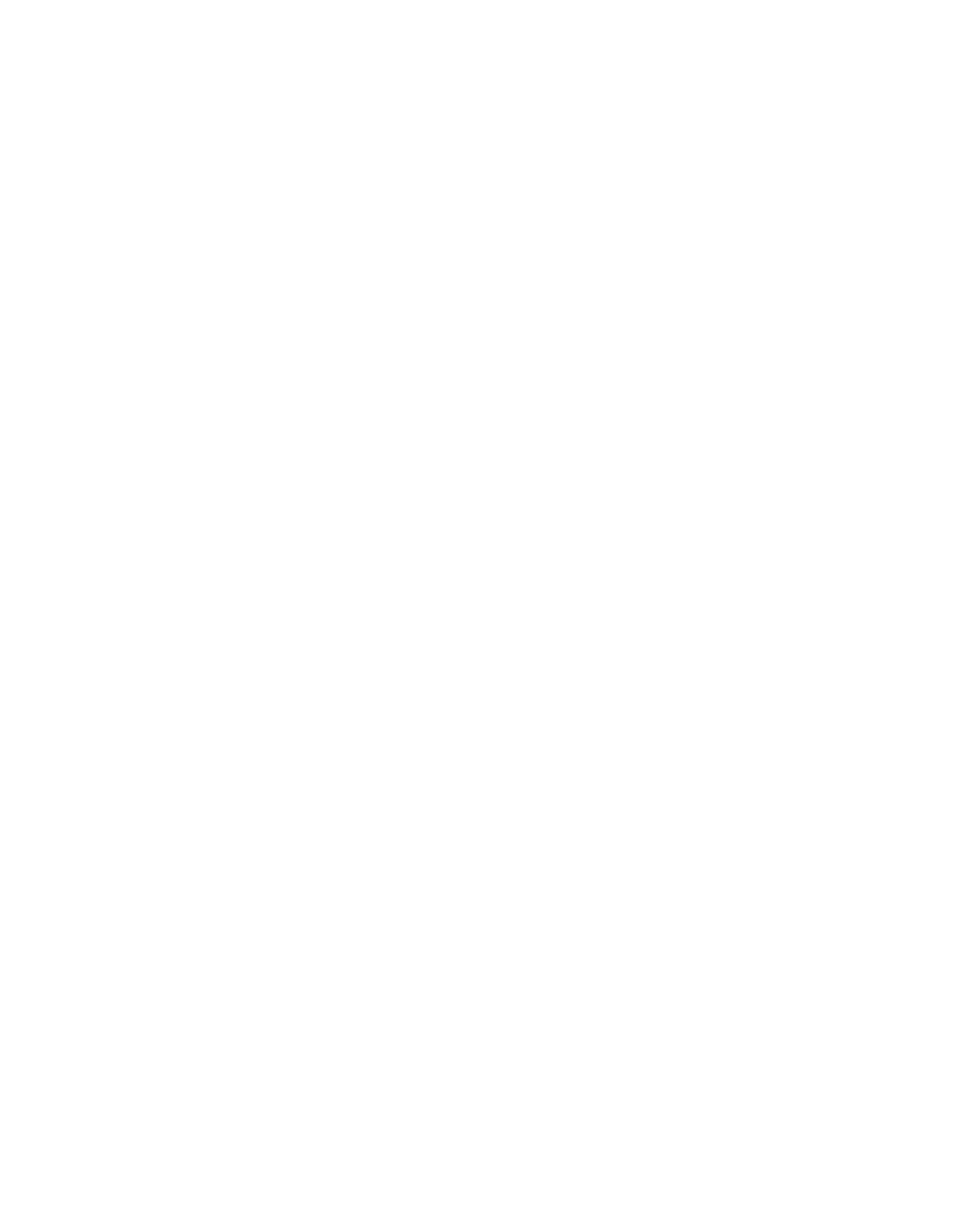### IN THE UNITED STATES PATENT AND TRADEMARK OFFICE BEFORE THE TRADEMARK TRIAL AND APPEAL BOARD

| GIBSON GUITAR CORP.                  |                |
|--------------------------------------|----------------|
| Opposer,                             |                |
| V.                                   | Opposition No. |
| JEFFREY CASTELLANO,<br>Individually, |                |
| Applicant.                           |                |

#### OPPOSITION

In accordance with Rules 2.101 through 2.104 of the Trademark Rules of Practice, GIBSON GUITAR CORP., a Delaware corporation having its principal place of business at 309 Plus Park Blvd., Nashville, Tennessee 37217 ("Opposer"), believes that it would be damaged by the registration of the mark THE AXE RACK and Design ("Applicant's Alleged Mark") for musical instruments stands in International Class 15 ("Applicant's Goods"), which mark is the subject of application Serial Number 85/636,889, filed on May 29, 2012, by Jeffrey Castellano ("Applicant") and published for opposition in the Official Gazette on November 13, 2012. Accordingly, Opposer hereby opposes the application.

The grounds for the Opposition are as follows:

1. By the Application, Applicant seeks to register Applicant's Alleged Mark as a mark for Applicant's Goods. The Application is an intent to use application and therefore claims no date of first use.

2. Opposer has used in interstate commerce and is and has been at all times pertinent hereto (including since prior to the filing date of the Application), the owner of all right, title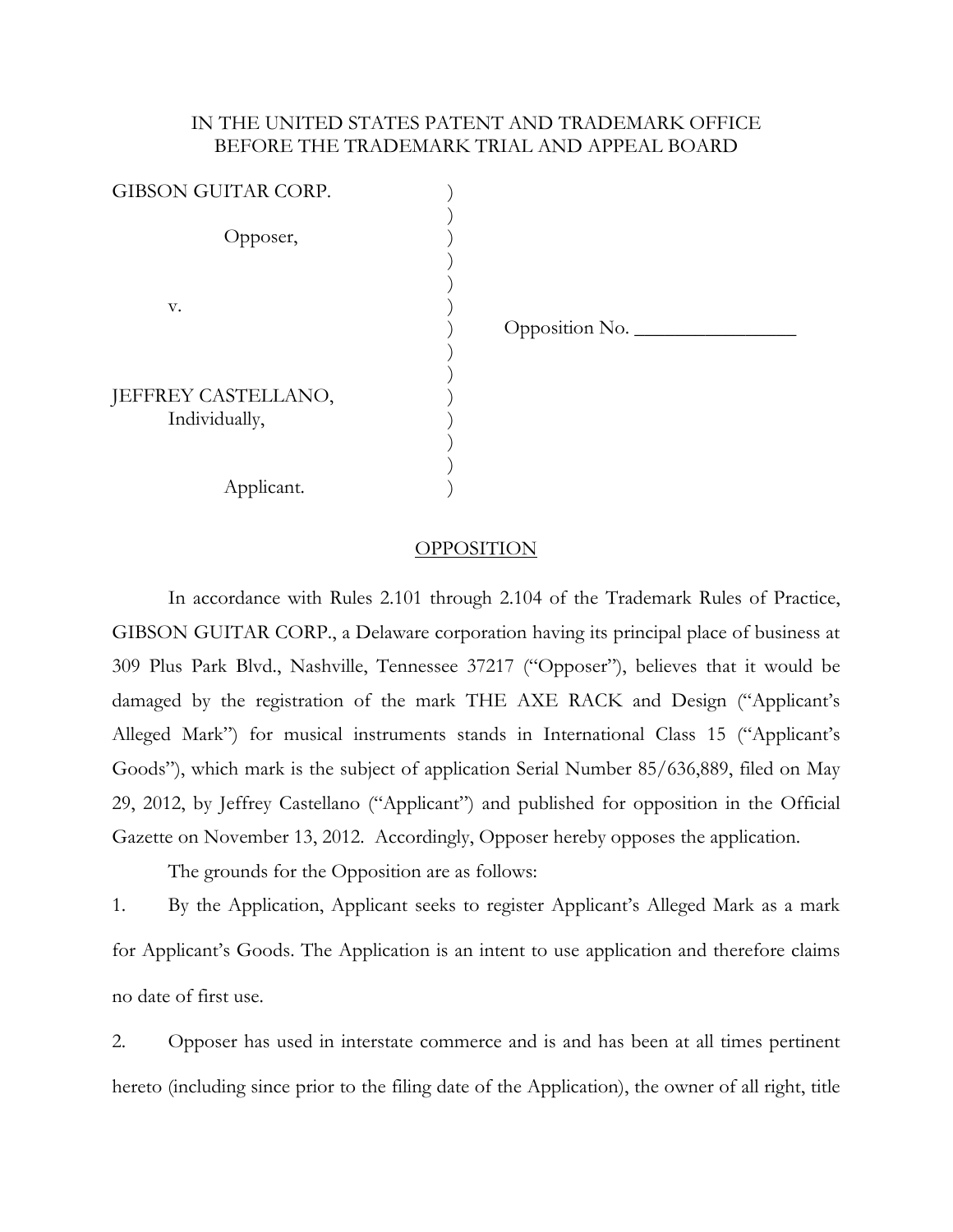and interest in and to the SG BODY SHAPE design mark for use with stringed instruments, namely, guitars, registration number 2,215,791 and DOVE WING design mark for use with string instruments, registration number 1,020,485 (collectively "Opposer's Goods" and "GIBSON MARKS"). Opposer and its related companies have used Opposer's GIBSON MARKS for and in connection with Opposer's Goods in interstate commerce in and throughout the United States continuously and extensively since at least as early as 1922 for the DOVE WING design mark and 1961 for the SG BODY SHAPE design mark.

3. As a result of the widespread and extensive use, advertising and promotion by Opposer and its related companies of Opposer's GIBSON MARKS on Opposer's Goods, Opposer's GIBSON MARKS individually and collectively serve to identify and distinguish Opposer's guitars and related products from the goods, services and businesses of others, symbolize the goodwill of Opposer's business, are well-known and are of great value to Opposer in connection with the offering of Opposer's Goods.

4. As Opposer has used the GIBSON MARKS exclusively since 1922 (DOVE WING) AND 1961 (SG) and Applicant has not begun to use of Applicant's Alleged Mark, and upon information and belief, Opposer has priority of use or priority of rights in the United States over Applicant's Alleged Mark, and Applicant is unable to establish, with respect to Opposer' s use of Opposer's GIBSON MARKS, priority of use or priority of rights in the United States in connection with Applicant's Alleged Mark.

5. Upon information and belief, Applicant's Goods and Opposer's Goods are similar in types, are offered or may be offered through the same, substantially the same, and/or related

2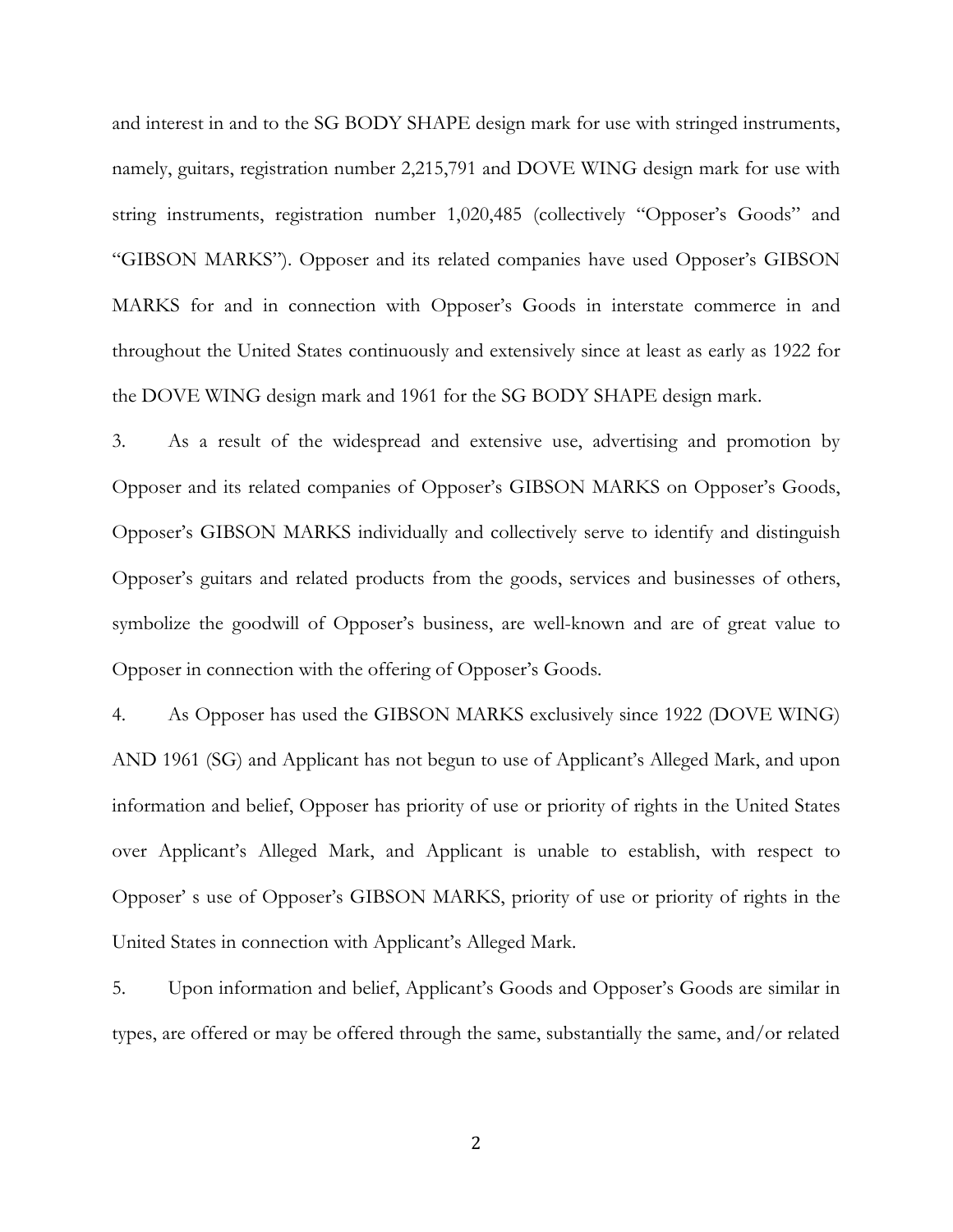channels of trade, to the same, substantially the same, and/or related classes of purchasers, and are or may be advertised, marketed and promoted through the same media channels.

6. Upon information and belief, Applicant's Alleged Mark, when used in connection with Applicant's Goods, so resembles Opposer's GIBSON MARKS as to be likely to cause confusion, or to cause mistake, or to deceive with respect to the source or origin of Applicant's Goods, with respect to Opposer's sponsorship thereof or connection or affiliation therewith, and/or in other ways.

7. Opposer would be damaged by the registration of Applicant's Alleged Mark because such registration would constitute prima facie evidence of Applicant's exclusive right to use Applicant's Alleged Mark for and in connection with Applicant's Goods, which would be inconsistent with and detrimental to Opposer's prior and superior rights in and to Opposer's GIBSON MARKS.

8. Applicant's Alleged Mark falsely suggests a connection or affiliation with Opposer and Applicant is therefore not entitled to registration of Applicant's Alleged Mark.

WHEREFORE, Opposer Gibson Guitar Corp. respectfully prays that the application of Jeffrey Castellano, Serial Number 85/636,889, filed on May 29, 2012, for the registration of the mark THE AXE RACK and Design in International Class 15 be *refused*, that no registration be issued thereon to Applicant, and that this opposition be sustained in favor of Opposer.

3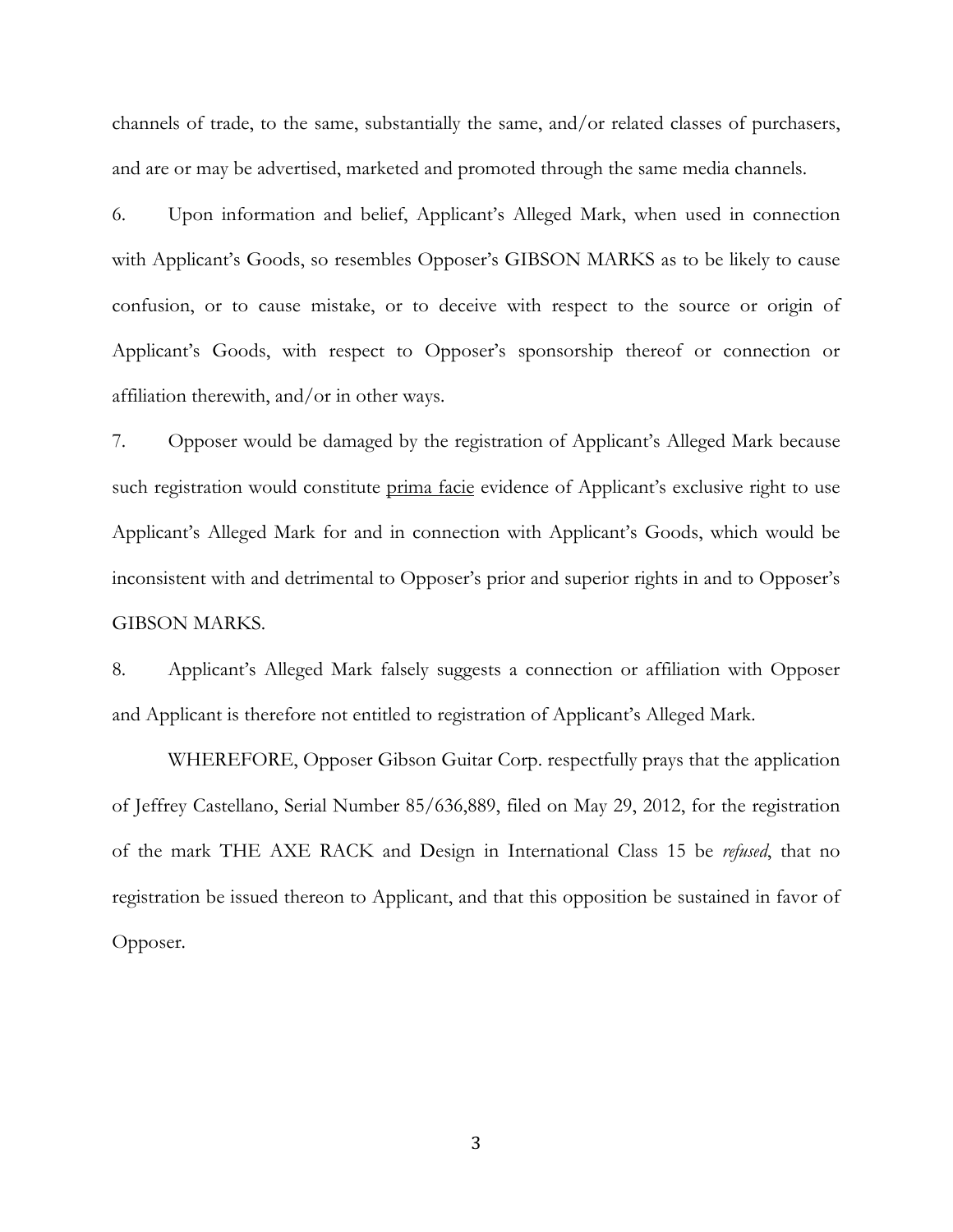Respectfully submitted, this 31st day of January 2013.

Bates & Bates, LLC

/s/ Andrea E Bates Andrea E Bates

1890 Marietta Blvd Atlanta GA 30318

> Attorneys for Opposer GIBSON GUITAR CORP.